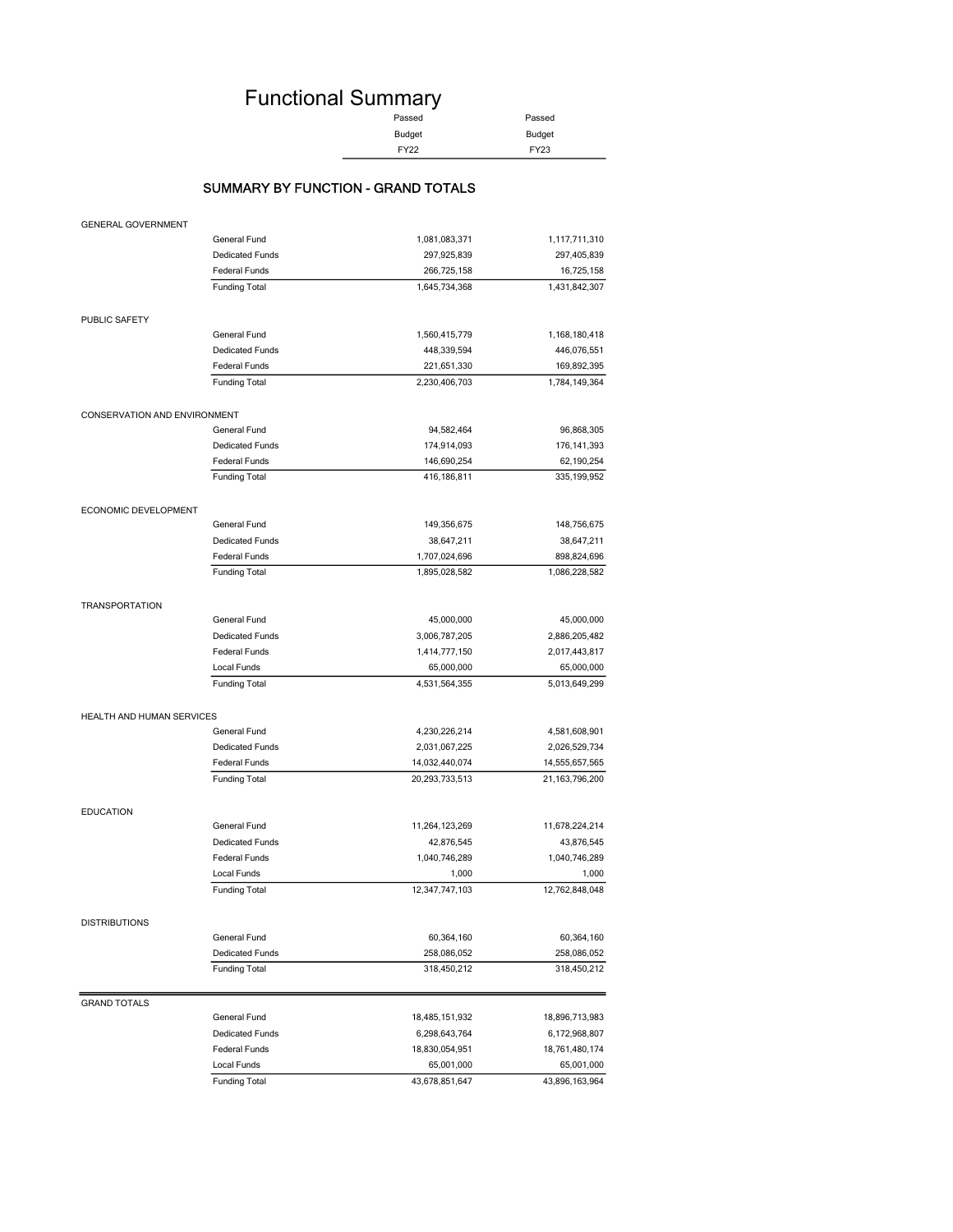# Functional Summary

| Passed        | Passed      |
|---------------|-------------|
| <b>Budget</b> | Budget      |
| FY22          | <b>FY23</b> |

#### SUMMARY BY FUNCTION - OPERATING

| <b>GENERAL GOVERNMENT</b>        |                        |                |                   |
|----------------------------------|------------------------|----------------|-------------------|
|                                  | General Fund           | 628,806,026    | 686,859,449       |
|                                  | <b>Dedicated Funds</b> | 297,925,839    | 297,405,839       |
|                                  | <b>Federal Funds</b>   | 266,725,158    | 16,725,158        |
|                                  | <b>Funding Total</b>   | 1,193,457,023  | 1,000,990,446     |
| PUBLIC SAFETY                    |                        |                |                   |
|                                  | General Fund           | 1,141,504,940  | 1,150,927,044     |
|                                  | <b>Dedicated Funds</b> | 441,309,020    | 439,850,274       |
|                                  | <b>Federal Funds</b>   | 221,651,330    | 169,892,395       |
|                                  | <b>Funding Total</b>   | 1,804,465,290  | 1,760,669,713     |
| CONSERVATION AND ENVIRONMENT     |                        |                |                   |
|                                  | General Fund           | 82,470,698     | 83,225,304        |
|                                  | <b>Dedicated Funds</b> | 163, 115, 305  | 163,465,305       |
|                                  | <b>Federal Funds</b>   | 146,690,254    | 62,190,254        |
|                                  | <b>Funding Total</b>   | 392,276,257    | 308,880,863       |
| ECONOMIC DEVELOPMENT             |                        |                |                   |
|                                  | General Fund           | 149,356,675    | 148,756,675       |
|                                  | <b>Dedicated Funds</b> | 38,647,211     | 38,647,211        |
|                                  | <b>Federal Funds</b>   | 1,707,024,696  | 898,824,696       |
|                                  | <b>Funding Total</b>   | 1,895,028,582  | 1,086,228,582     |
| <b>TRANSPORTATION</b>            |                        |                |                   |
|                                  | General Fund           | 45,000,000     | 45,000,000        |
|                                  | <b>Dedicated Funds</b> | 2,984,551,955  | 2,874,000,232     |
|                                  | <b>Federal Funds</b>   | 1,414,777,150  | 2,017,443,817     |
|                                  | Local Funds            | 65,000,000     | 65,000,000        |
|                                  | <b>Funding Total</b>   | 4,509,329,105  | 5,001,444,049     |
| <b>HEALTH AND HUMAN SERVICES</b> |                        |                |                   |
|                                  | General Fund           | 4,226,644,026  | 4,578,026,713     |
|                                  | <b>Dedicated Funds</b> | 2,022,972,183  | 2,019,689,496     |
|                                  | <b>Federal Funds</b>   | 14,032,440,074 | 14,555,657,565    |
|                                  | <b>Funding Total</b>   | 20,282,056,283 | 21, 153, 373, 774 |
| <b>EDUCATION</b>                 |                        |                |                   |
|                                  | General Fund           | 11,224,956,544 | 11,627,457,489    |
|                                  | <b>Dedicated Funds</b> | 42,876,545     | 43,876,545        |
|                                  | <b>Federal Funds</b>   | 1,040,746,289  | 1,040,746,289     |
|                                  | Local Funds            | 1,000          | 1,000             |
|                                  | <b>Funding Total</b>   | 12,308,580,378 | 12,712,081,323    |
| <b>DISTRIBUTIONS</b>             |                        |                |                   |
|                                  | General Fund           | 60,364,160     | 60,364,160        |
|                                  | <b>Dedicated Funds</b> | 258,086,052    | 258,086,052       |
|                                  | <b>Funding Total</b>   | 318,450,212    | 318,450,212       |
| TOTAL OPERATING                  |                        |                |                   |
|                                  | General Fund           | 17,559,103,069 | 18,380,616,834    |
|                                  | <b>Dedicated Funds</b> | 6,249,484,110  | 6,135,020,954     |
|                                  | <b>Federal Funds</b>   | 18,830,054,951 | 18,761,480,174    |
|                                  | Local Funds            | 65,001,000     | 65,001,000        |
|                                  | <b>Funding Total</b>   | 42,703,643,130 | 43,342,118,962    |